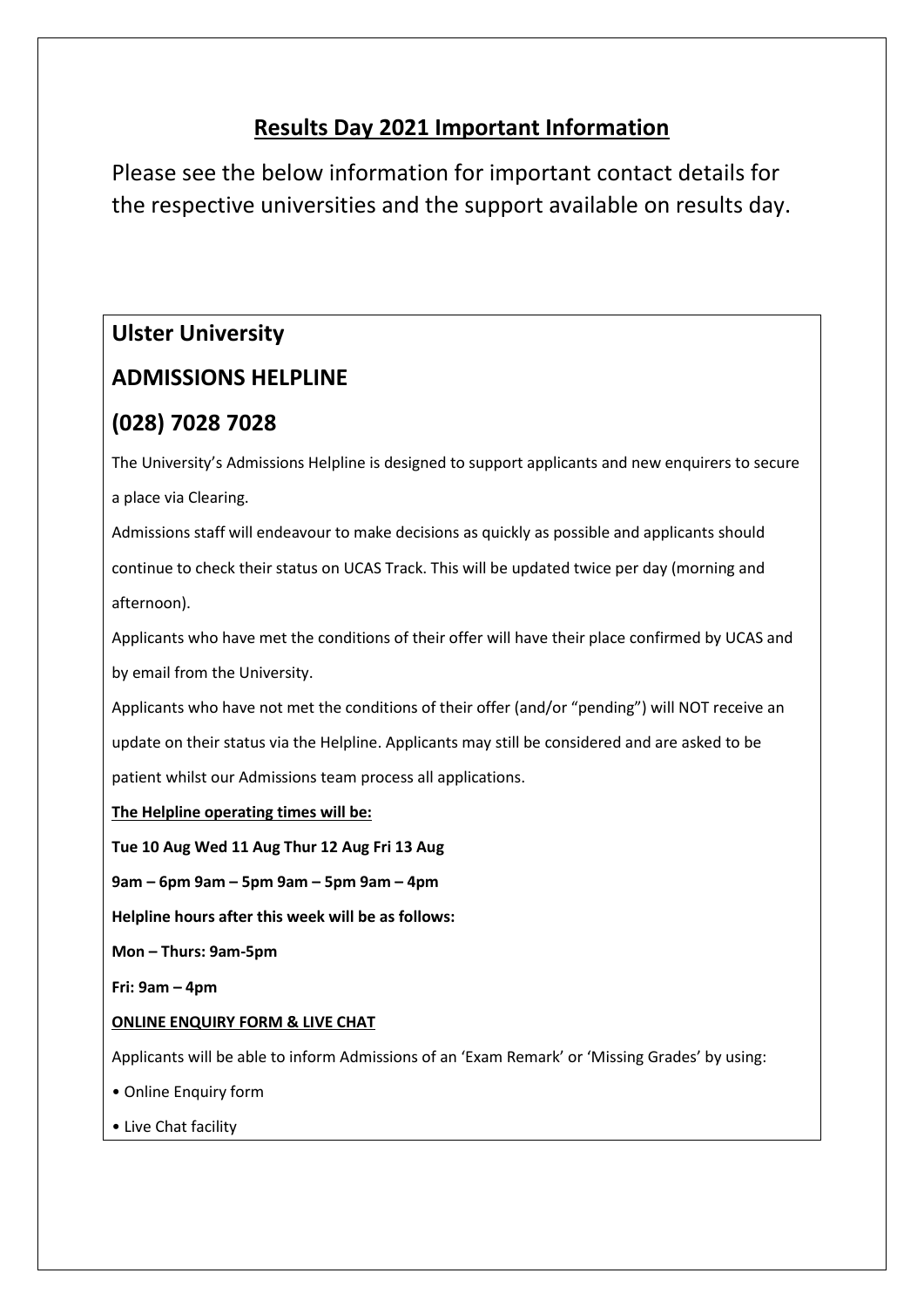# **Queens University Belfast**

## **Clearing Call Centre Hotline**

### **02890973838**

Open Tuesday 10<sup>th</sup> of August 2021

8:30am-6:30pm

Wed-Thurs 9am-6pm

Friday 9am-5pm

Queens are also encouraging pupils who may seek support to go to **<https://www.qub.ac.uk/clearing/>**

here pupils will have an enquiry form to complete and support will then be more detailed and tailored to your needs.

# **This form will go live from Tuesday morning @8:30am**

# Unlock your potential

Call us on 028 9244 3498 when lines open on 10 August

Register for our clearing support and updates  $\rightarrow$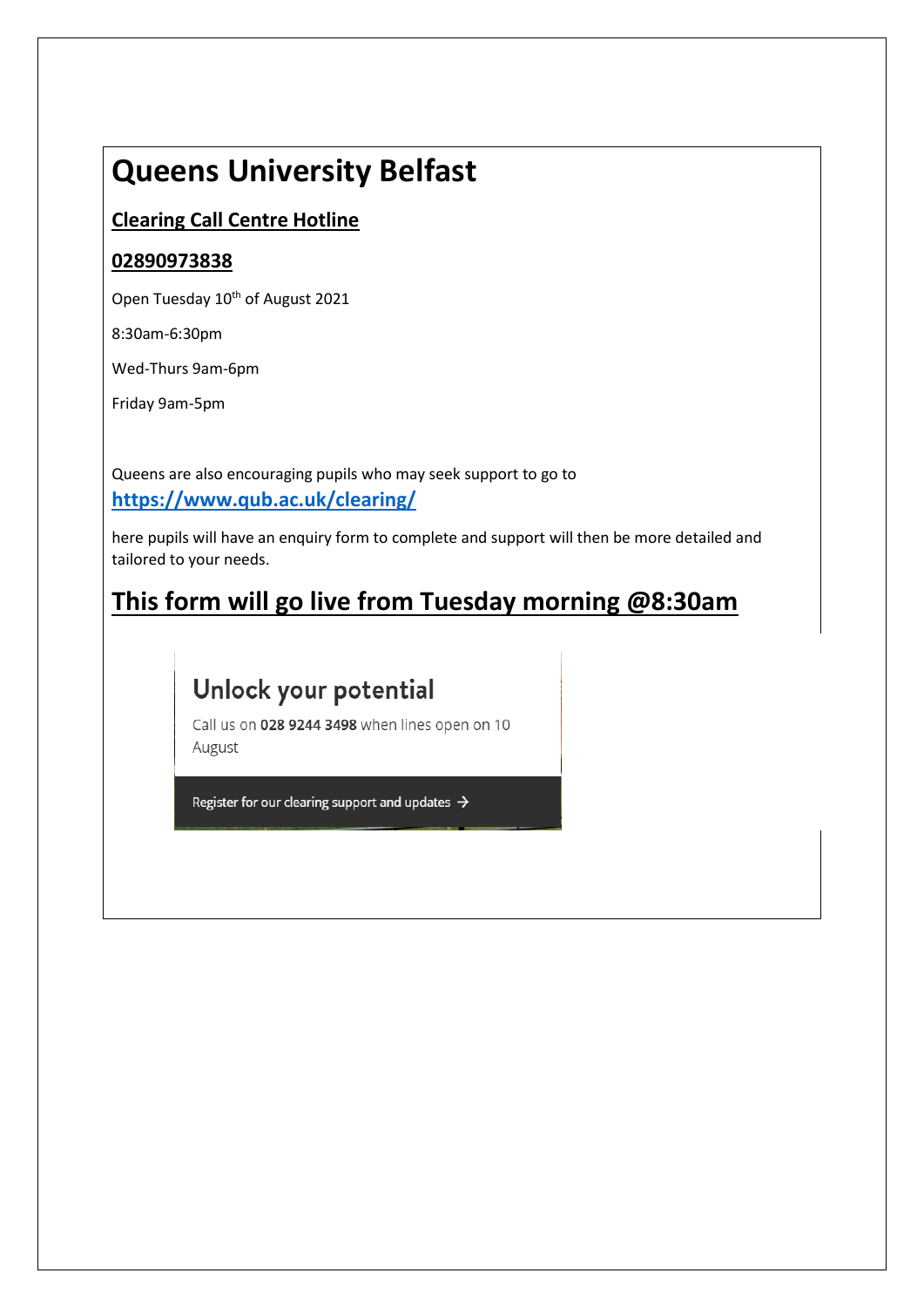### **Stranmillis College Belfast**

**The applicant telephone line will be open as below.** 

**The telephone number is 028 9038 4263.**

Tuesday 10th August

09.30 am – 4.00 pm

Wednesday 11th – Tuesday 17th August

10.00 am – 3.00 pm

If a student is interested in one of our courses through Clearing, they can register their interest by filling in our Course Enquiry Form at the following link:

**<https://www.smartsurvey.co.uk/s/CourseEnquiryForm2021/>**

### **Belfast Metropolitan College**

**Careers Helpline** 

#### **02890265066**

Or alternatively email

[careers@belfastmet.ac.uk](mailto:careers@belfastmet.ac.uk)

Pupils can look at a range of courses offered by Belfast Met on the following web addresses:

<https://www.belfastmet.ac.uk/full-time/>

<https://www.belfastmet.ac.uk/full-time/higher-education>

<https://www.belfastmet.ac.uk/part-time/>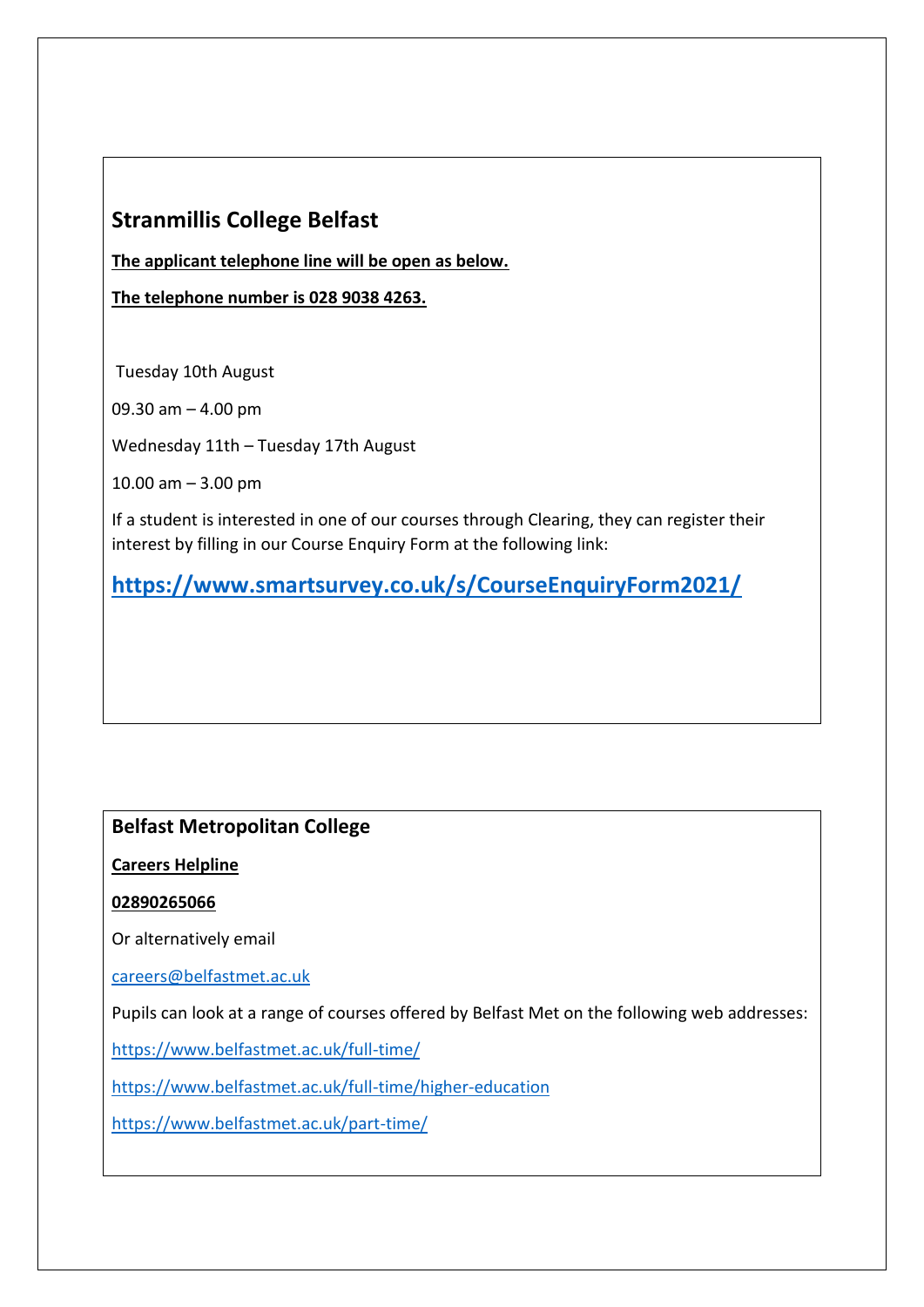**Please be advised that access courses are not an option for school leavers at this point. These courses are only available for those who have been out from full time education for over a year.** 

### **Careers Service**

**Careers Advisers continue to work remotely and can be contacted via Telephone, Email or Webchat, Mon-Fri, 9:30am - 4:30pm (excluding public and bank holidays).**

**Telephone: 0300 200 7820**

**Webchat: www.nidirect.gov.uk/services/chat-with-a-careers-adviser**

**Ask Careers Email Service: www.nidirect.gov.uk/contacts/careers-service**

#### **GCSE & A-Level Results Days August 2021**

The Careers Service are extending their opening hours over the results period, to assist with any queries following results. We are happy to take queries from parents, as well as young people. Careers Advisers will be available from 9.30am - 7pm, from Tuesday 10th to Friday 13th August 2021.

NI Careers Service: www.nidirect.gov.uk/careers

The Careers Service website contains lots of help and advice, including:

A range of interactive tools to help match career options with skills, interests and values.

Help and advice on how to apply for jobs, including a free CV Builder.

Tips for parents on how to help young people with career choices.

Career planning for those with special educational needs.

Guidance for 11 to 19 year olds on considering subject choices, learning and career options.

Information on Further and Higher Education courses, apprenticeships and other training programmes.

The Careers Service can be found on social media. Like/follow us for updates on support and opportunities available.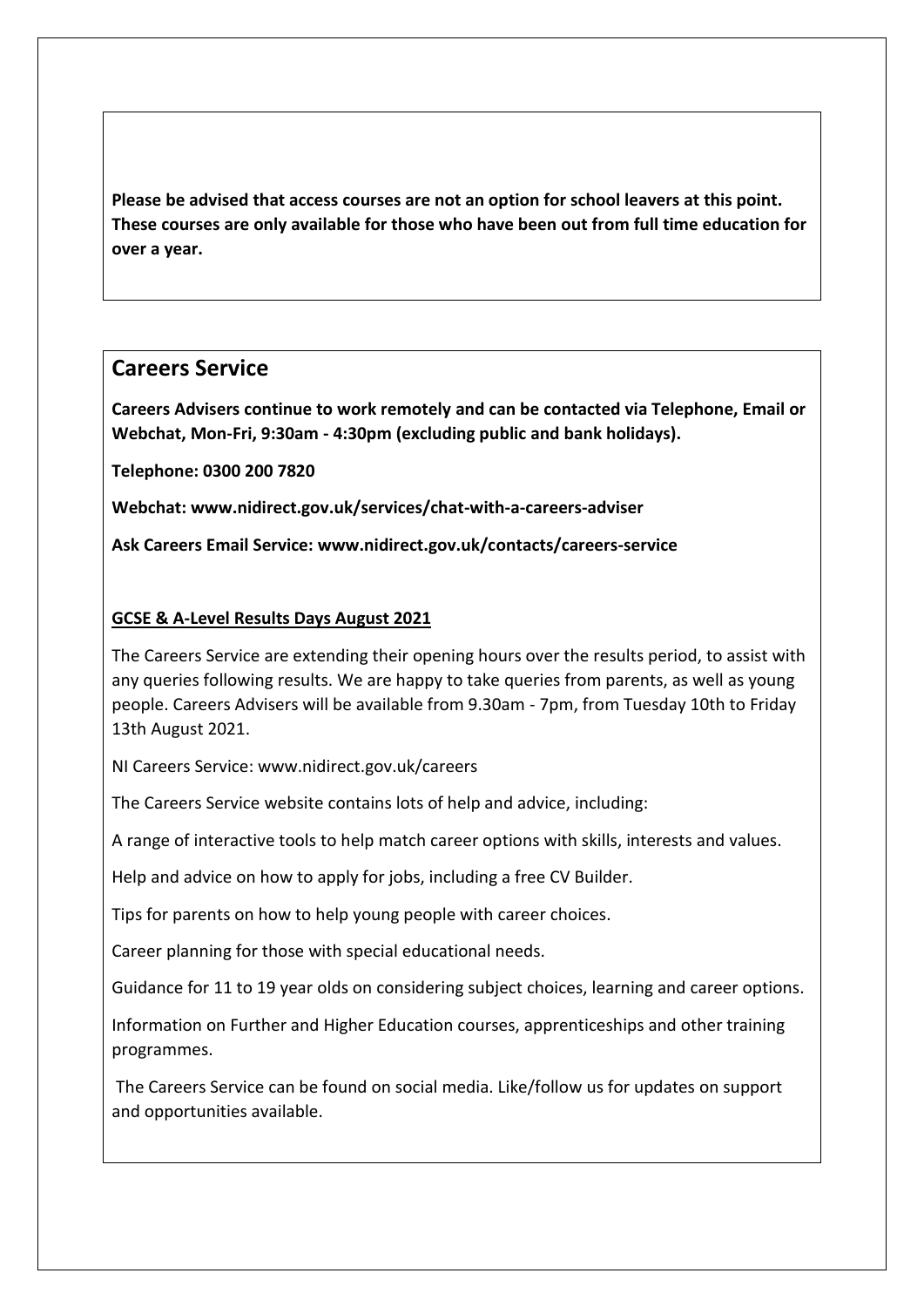Careers Advisor

#### Are you getting results in August 2021?

#### Are you unsure about your options & next steps?

Get in contact with your DfE Careers Adviser, Colleen McGaughey for advice and guidance. Colleen has been working with Holy Trinity students for the past two years and is happy to speak to any students and/or parents who have questions or concerns about their/their child's next steps.



# Colleen can be contacted 9am-5pm, Monday-Friday by telephone: 07929824997

or by email: colleen.mcgaughey@economy-ni.gov.uk

# South West College

Just got your Results?

#### **Tel: 028 8225 0109**

Our campuses will be open, on a socially distanced basis, for Higher and Further Education information and advice sessions.

**A Level / BTEC / OCR L3 Results Dungannon, Enniskillen and Omagh Campuses are open for Higher Education advice and support.**

**Tuesday 10th August 10am-4pm**

**Wednesday 11th August 10am-4pm**

**Higher Education - Online Support Sessions (with LIVE Q&A)**

We will also be running a series of Higher Education support sessions on the 10th and 11th August, all sessions will have LIVE Q&A full details are below.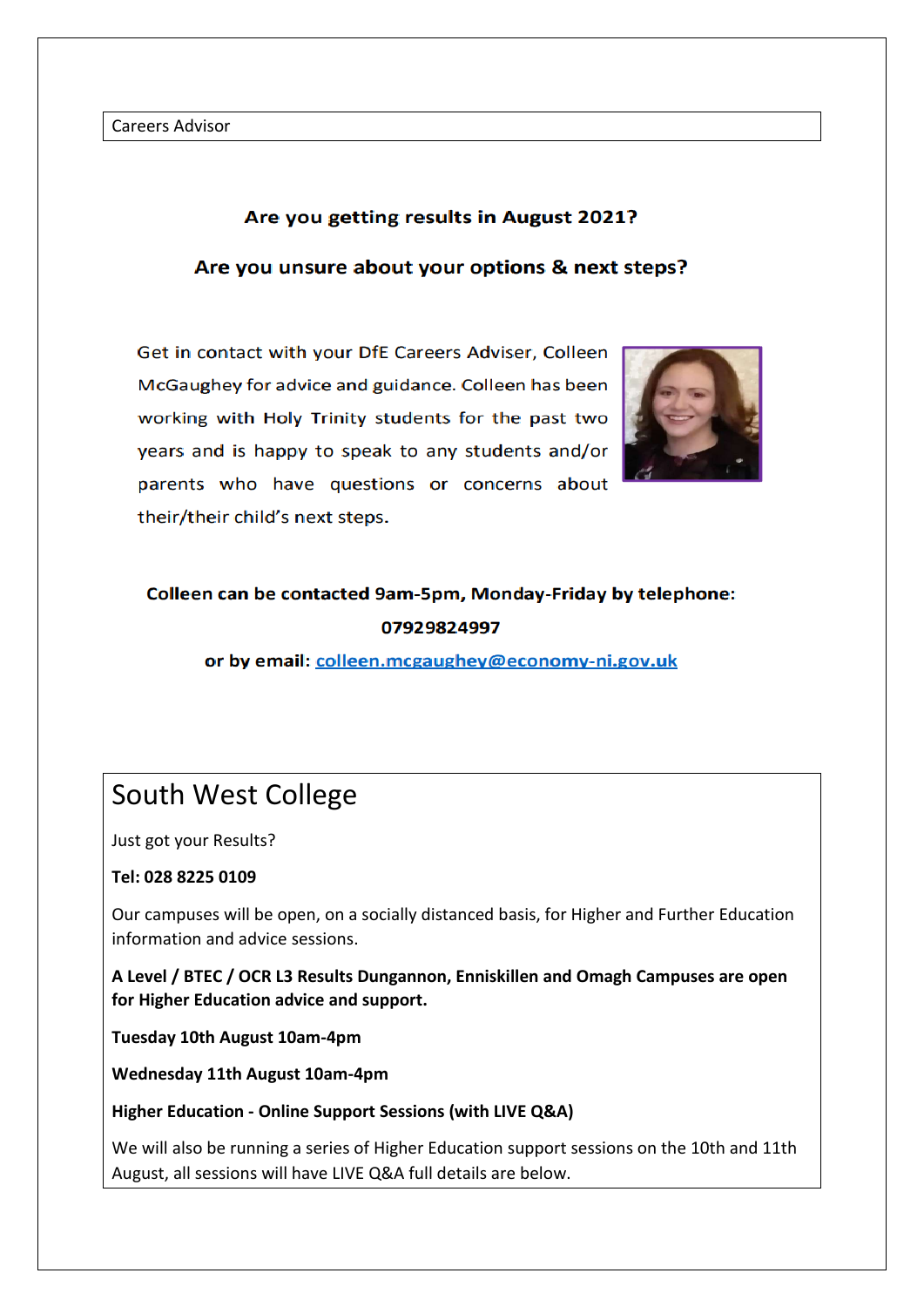**Tuesday 10th August Higher Education Overview premieres at 10am - Watch Session Student Support premieres at 2pm - Watch Session Wednesday 11th August Higher Education Overview premieres at 10am - Watch Session Student Support premieres at 2pm - Watch Session**

# UCAS

Your results day essentials - 5 things to get you through

As results day approaches, we wanted to make sure you have everything you need to support your students through one of the biggest days of their lives.

Here are 5 things to help you in your role:

#### **1. Track will be suspended until 8:30**

Remember, the results embargo starts for you and your students on 4 August at 12:00 noon through to 10 August at 8:30 (UK time).

The Adviser Portal and Track won't update within this period, meaning you and your students will only be able to see live updates from 8:30am (UK time) on 10 August.

#### **2. The running order of results day**

To make sure you know how the day will go we've put together a schedule that gives you the breakdown of exactly what is happening and when.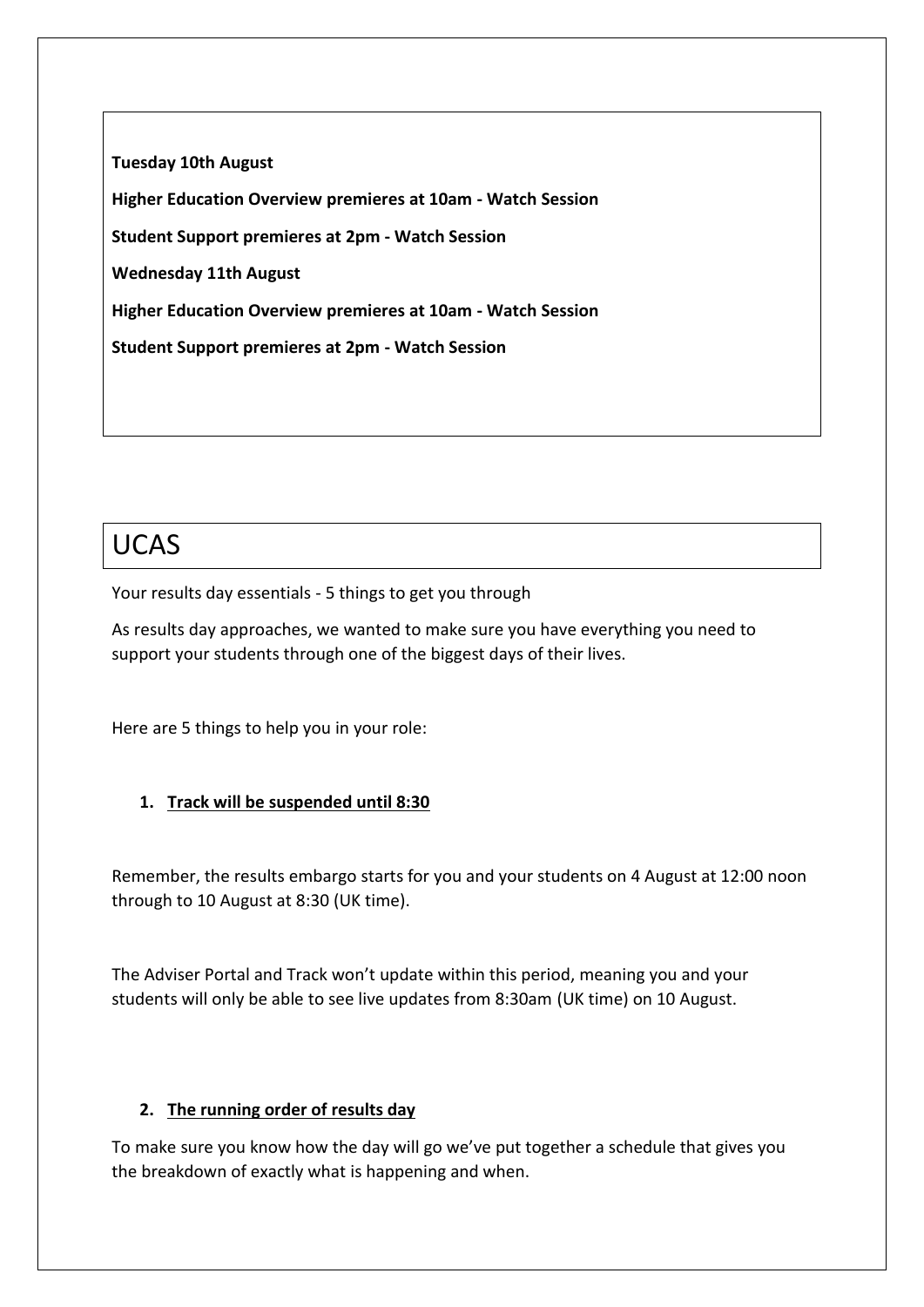So, whether you need to remind yourself when students can use Adjustment or when your students can add a Clearing choice, it's all there.

#### **3.Unplaced applicant email**

Focussing your support to help students who need it the most is important; therefore, we'll be sending an email to the main UCAS registered centre correspondent detailing which students are unplaced and their current status'.

For England, Northern Ireland, and Wales:

you'll receive your report from 7:30 (UK time) – under strict embargo.

For Scotland and the rest of the world:

you'll receive your report from 8:30 (UK time) – not under embargo.

#### **4. Confirmation and Clearing essentials**

Do you want to know what's new for 2021, remind yourself how Clearing Plus works or understand about 'decline my place' feature?

UCAS.com has everything covered, find out the key information on our essentials page.

If you're looking for other ways to get up to speed you can also watch back our Grades and Results 2021 webinar – covering everything mentioned above whilst we also answered your questions.

You can also take our online Clearing module, designed for those new to Clearing or for those who'd like to refresh their knowledge ready for results day.

#### **5. The results day shows**

We'll be going live with TV and Radio's Vick Hope to help support your students every step of the way. Each show is your student's opportunity to get advice and tips from the experts.